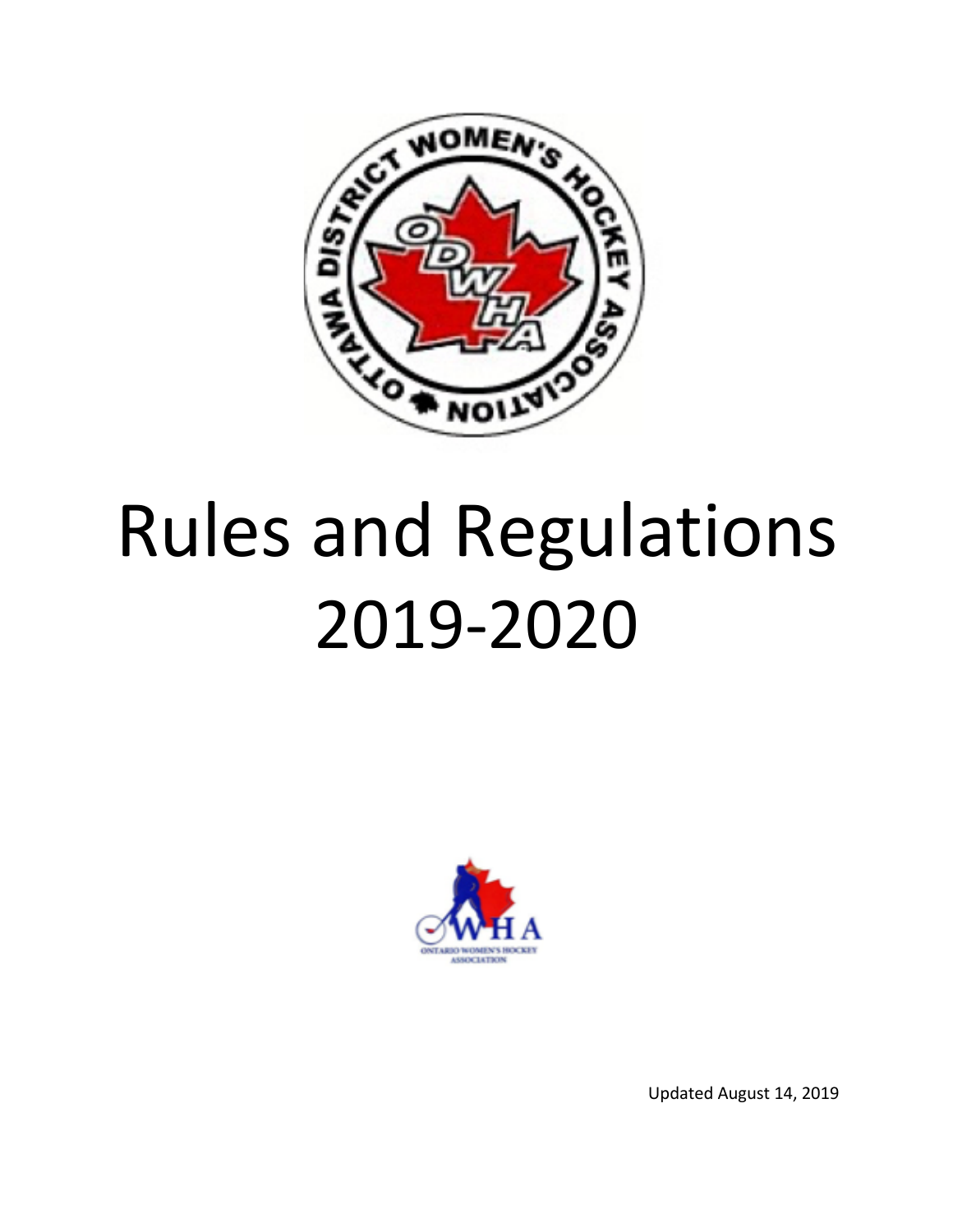# **Ottawa District Women's Hockey Association Rules and Regulations**

### **Table of Contents**

| Article 1.                        |  |  |
|-----------------------------------|--|--|
| Article 2.                        |  |  |
| Article 3.                        |  |  |
| Article 4.                        |  |  |
| Section 4.01                      |  |  |
| Section 4.02                      |  |  |
| Section 4.03                      |  |  |
| Section 4.04                      |  |  |
| Section 4.05                      |  |  |
| Section 4.06<br>(a)<br>(b)<br>(c) |  |  |
| Article 5.                        |  |  |
| Section 5.01                      |  |  |
| Article 6.                        |  |  |
| Section 6.01                      |  |  |
| Section 6.02                      |  |  |
| Section 6.03                      |  |  |
| Section 6.04                      |  |  |
| Section 6.05                      |  |  |
| Section 6.06                      |  |  |
| Section 6.07                      |  |  |
| Section 6.08                      |  |  |
| Article 7.                        |  |  |
| Article 8.                        |  |  |
| Article 9.                        |  |  |
| Article 10.                       |  |  |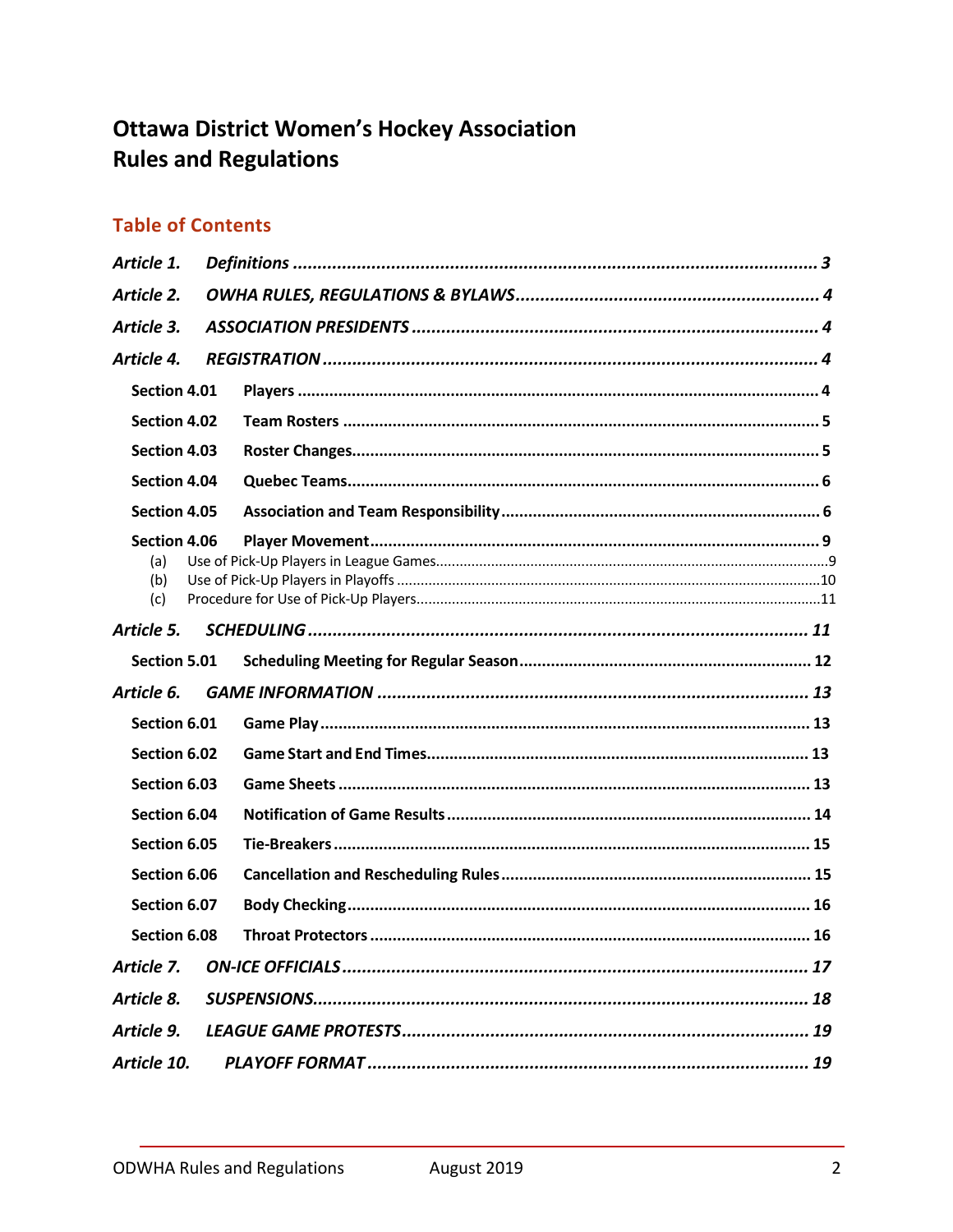# Article 1. Definitions

| <b>Word</b>                                   | <b>Meaning</b>                                                                                                                                                                                                                                      |
|-----------------------------------------------|-----------------------------------------------------------------------------------------------------------------------------------------------------------------------------------------------------------------------------------------------------|
| <b>Association</b>                            | Governing body of each collection of teams participating in the<br><b>ODWHA</b>                                                                                                                                                                     |
| Category                                      | The OWHA competitive level within a Division, and includes AA, A, BB, B<br>and C                                                                                                                                                                    |
| <b>Division</b>                               | The OWHA age group in which a team or individual player plays, and<br>includes Novice, Peewee, Bantam, Midget, and Intermediate                                                                                                                     |
| <b>Extenuating</b><br><b>Circumstances</b>    | The personal circumstances that are outside of one's control<br>submitted for review by the Board                                                                                                                                                   |
| <b>Illegal or</b><br><b>Ineligible Player</b> | A player whose name does not appear on an OWHA approved<br>roster, or who has not been called up as an affiliated player. A player<br>that has not been permitted to play on a specific team in which they<br>intend to or have already played with |
| Independent<br><b>Team</b>                    | A team that does not belong to an association                                                                                                                                                                                                       |
| <b>League Board</b>                           | The Executive Committee of the Board of Directors of the League                                                                                                                                                                                     |
| <b>League</b>                                 | The Ottawa District Women's Hockey Association                                                                                                                                                                                                      |
| <b>Member</b>                                 | Includes Association President (or representative), and members of<br>the ODWHA Board                                                                                                                                                               |
| <b>ODWHA</b>                                  | Ottawa District Women's Hockey Association                                                                                                                                                                                                          |
| <b>ODWHA Board</b>                            | The Board of Directors of the League                                                                                                                                                                                                                |
| <b>Officials</b>                              | Includes on-ice officials and timekeeper(s)                                                                                                                                                                                                         |
| <b>On-ice officials</b>                       | Referees and linesmen                                                                                                                                                                                                                               |
| <b>Re-Aligned</b>                             | A team that has had a category realignment within the ODWHA for<br>League play                                                                                                                                                                      |
| <b>Re-Categorized</b>                         | A team that has changed the Category of play within OWHA and has<br>obtained an updated OWHA roster                                                                                                                                                 |
| <b>Roster</b>                                 | The Official OWHA Team Roster                                                                                                                                                                                                                       |
| <b>Scheduling</b><br><b>Meeting</b>           | The meeting of League and team representatives at which regular<br>season games are scheduled and the League provides game operations<br>training                                                                                                   |
| <b>Team</b>                                   | A group of registered team officials and players who register in a<br>division or category in accordance with all OWHA Rules and<br>Regulations                                                                                                     |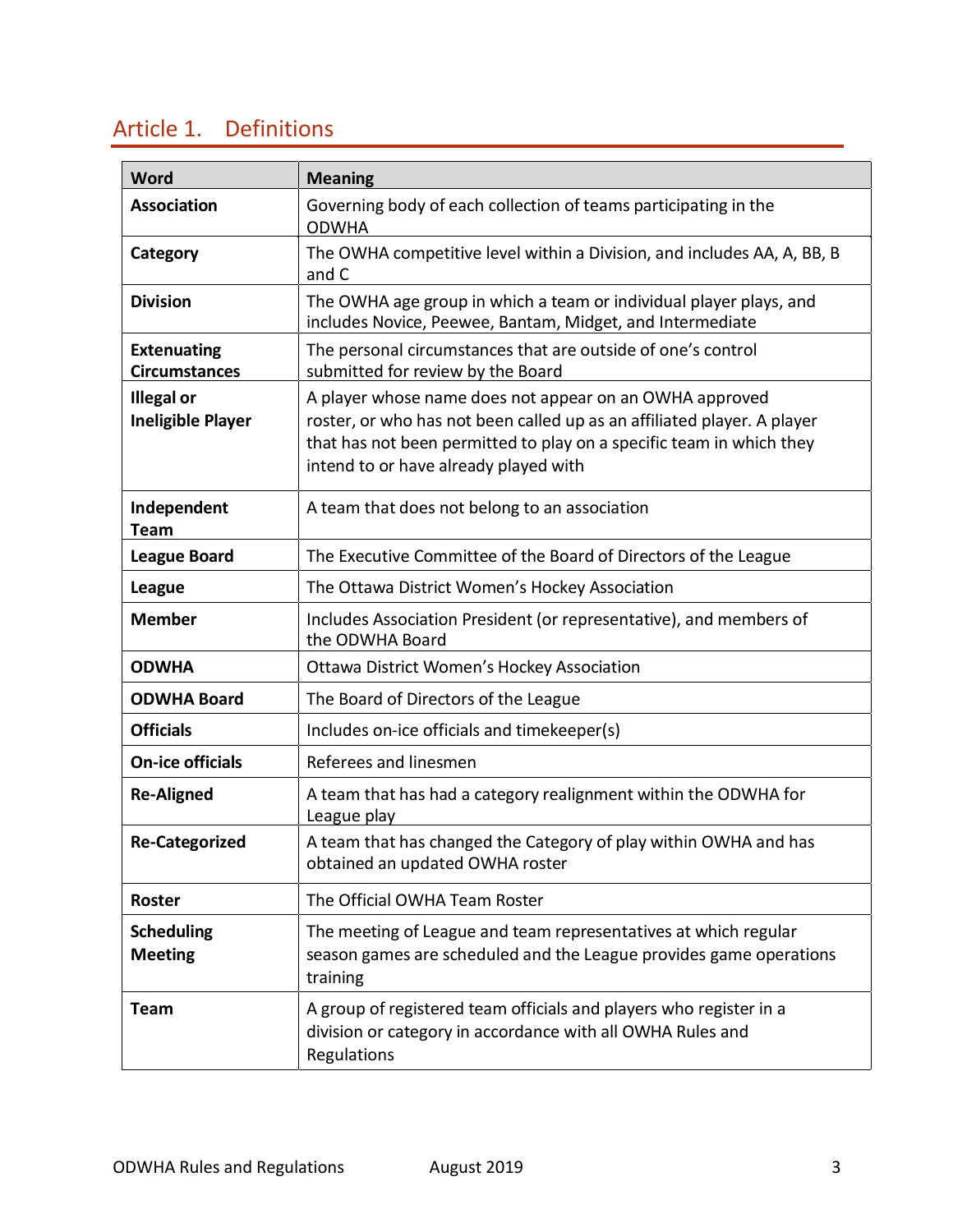# Article 2. OWHA RULES, REGULATIONS & BYLAWS

Associations, Individual teams, players and all registered participants are bound by the By-Laws, Regulations, Rules, Policies, Code of Conduct, Code of Ethics and procedures of the OWHA, except as modified by the Rules and Regulations of the ODWHA. The OWHA follows Hockey Canada Playing Rules including rules specific to female hockey. It is the responsibility of team management to beware of all pertinent information and to inform team members, parents and others as appropriate. OWHA and QUEBEC Hockey teams are required to follow their respective equipment and insurance requirements.

## Article 3. ASSOCIATION PRESIDENTS

Each association President or delegate is responsible for maintaining communication between the ODWHA and all teams of the respective association:

- 1. Communication between a team in the Association and the ODWHA on all matters other than immediate scheduling
- 2. All discipline matters regarding any team in the Association
- 3. Notifying the ODWHA about teams the Association wishes to enter in the League for the next season of play by the date set out in Article 3.05
- 4. Registering the contact information for each team in the manner prescribed by the League by the required date as set annually by the Board of Directors
- 5. Monitoring and ensuring that each team is duly registered with the League before its first League game
- 6. Responsible for attending the President's Council Meetings (PC Meetings) on dates set by the ODWHA Board of Directors. Failure to attend the PC Meeting will result in the association receiving a warning and \$50 fine. If a second PC Meeting is missed, the association will be fined \$40 per team within the league

## Article 4. REGISTRATION

#### Section 4.01 Players

- 1. A first-time player in the Ottawa District may initially enroll in an Association within ODWHA of their choosing. The team must be the player's age category or higher.
- 2. Participation is restricted to one ODWHA team at a time.
- 3. Compliance with registration regulations is compulsory. Any deviations are subject to disciplinary action set out in these rules and regulations and or by additional sanctions in excess of the minimum determined by the Board.
- 4. A team is considered Registered when their roster has been submitted to the ODWHA registrar and their fees have been paid. If one or the other are not received, the team is not Registered.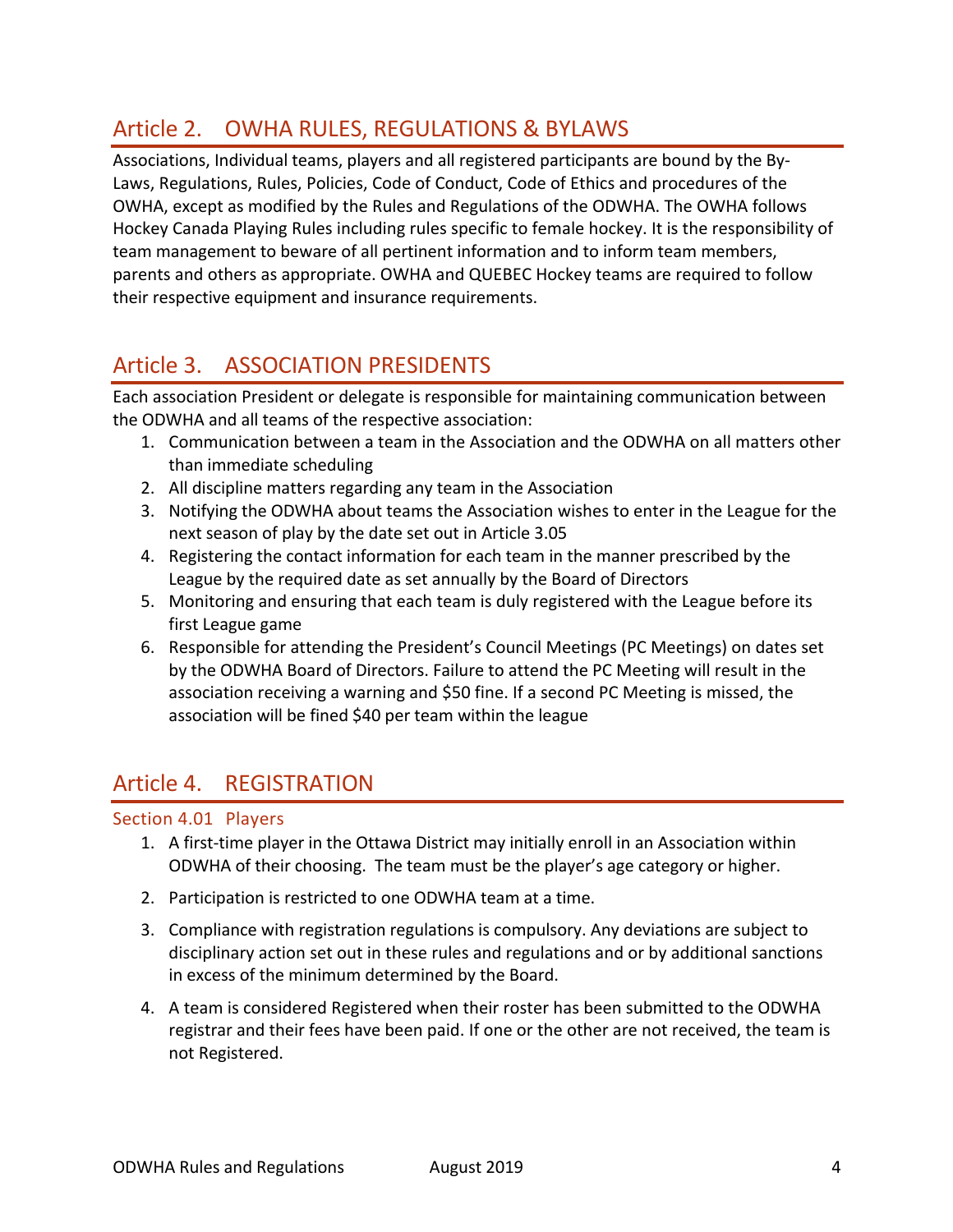#### Section 4.02 Team Rosters

- 1. All players must be properly rostered on their team's official OWHA roster as per the OWHA rules. Quebec teams must use the Registration Form for Team Members to roster their players. This form is to be sent to OWHA for team creation and a copy is to be sent to the ODWHA Registrar as well, prior to a team's first league game.
- 2. Approved rosters, which include full name, jersey number, and player birthdate will be submitted through each Association's Registrar to the ODWHA Registrar no less then 24 hours before the team's first league game. If the roster is not received 24 hours before the team's first league game, then the association will be subject to a\$50 fine.
- 3. These will be retained as official ODWHA registration records. Any team not registered, which includes not having the roster in and or registration payment not received by the team's first league game, as per Article 3, will result in a \$100 fine to the association with possible forfeiture and or team suspension until rectified.

#### Section 4.03 Roster Changes

- 1. Any additions, deletions or updates to rosters must be reported immediately to the ODWHA Registrar by providing an updated approved OWHA Roster or Registration Form for Team Members (Quebec) which has been submitted to OWHA for updating of the system, which is amended as necessary.
- 2. A player cannot participate in league play unless an updated OWHA Roster or Registration Form for Team Members (Quebec) has been duly submitted and acknowledged by the ODWHA Registrar 24 hours before the game. Quebec teams are required to also submit the changes to OWHA to update their records as well. Players not duly registered through the ODWHA Registrar on the official roster shall be deemed ineligible. The association shall be subject to a \$100 fine per player per game as well as the possibility of further sanctions imposed by the ODWHA Board which could include:
	- a. Game forfeiture;
	- b. Player suspension; and or
	- c. Head Coach suspension
- 3. Team rosters must be finalized by December 31st.
- 4. After December 31st, annually, new registrations can be added to team rosters (up to the maximum number of players allowed) provided:
	- a. The registered player is transferring from another city outside the ODWHA boundary subsequent to December 31st, at midnight, or
	- b. Is moving up from a lower level team with that team's permission.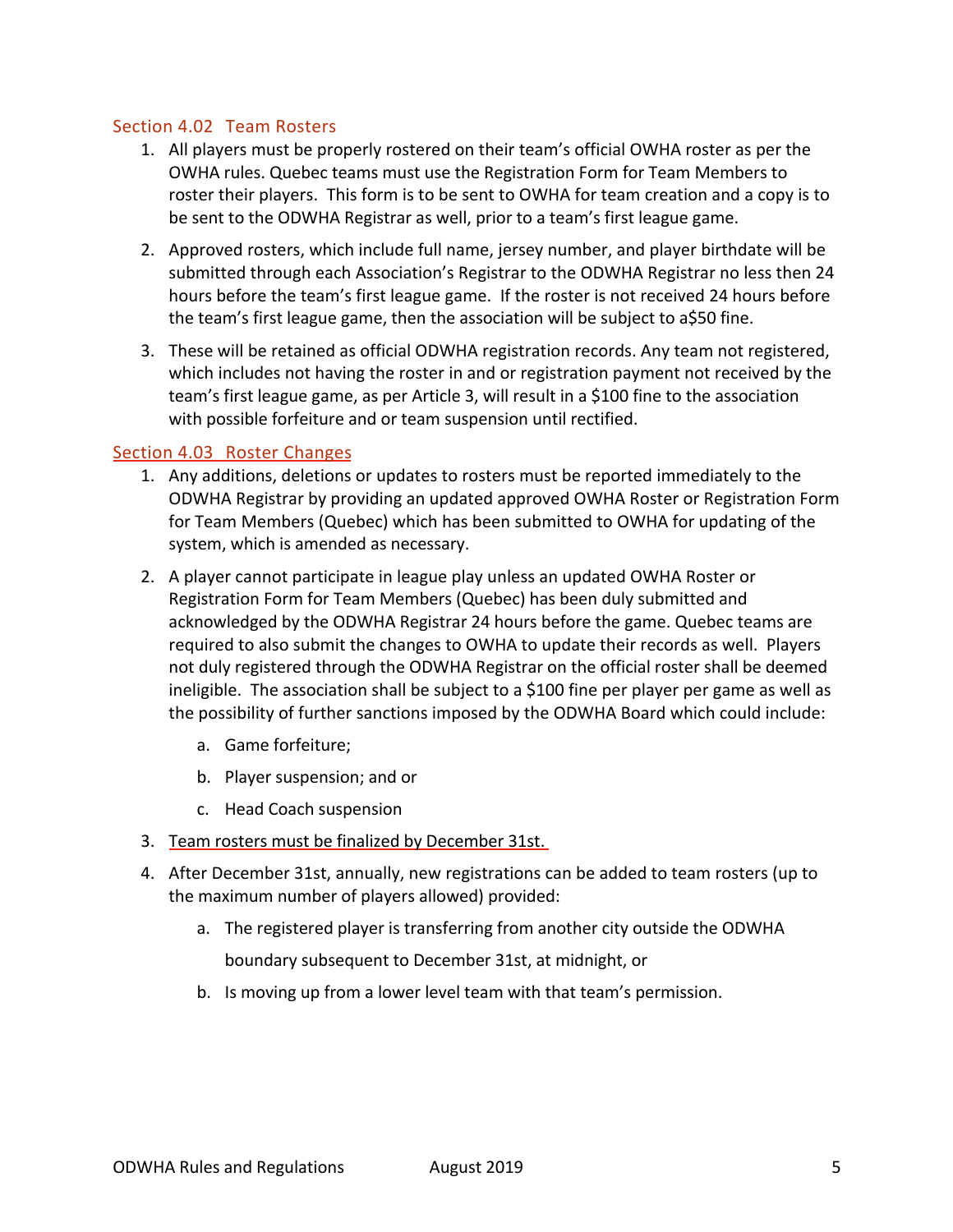- 5. Written proof of permission for the move must be provided to the ODWHA Registrar. Exceptions to this ruling will be reviewed and decided upon by the Board of Directors and if required, the Division coaches affected
- 6. The maximum number of players that can be registered on a team will be as set out in the OWHA Handbook
- 7. Associations may not register more than one team in the same category unless the categories above are filled. The exception being with House League. ODWHA will not cap the maximum number of teams that an association can enter in to the house league division or any age category / pool, provided that the association has been diligent and active in creating a fair and representative number of competitive teams at the same age category. The Association must also be diligent in equally balancing the house teams where there are two (2) or more in one age category.

#### Section 4.04 Quebec Teams

- 1. General eligibility of all QUEBEC teams will be reviewed on an annual basis.
- 2. If approved, Quebec teams agree to submit the Registration Form for Team Members, which includes full name, jersey number and player birthdates to the OWHA Registrar and the ODWHA Registrar prior the team's first league game.
- 3. Quebec teams are required to follow the ODWHA Bylaws, Rules & Regulations, and the Code of Discipline which fall in conjunction with the OWHA Handbook. Failure to follow any of these documents, will result in further disciplinary action which could include expulsion from the ODWHA.
- 4. It is the responsibility of any Ontario team travelling to Quebec for league or playoff games to obtain the appropriate sanction form from OWHA. Forms are to be submitted to OWHA for approval.

#### Section 4.05 Association and Team Responsibility

An association shall not be entitled to register any team for the upcoming season if there are any outstanding fines or fees not paid from the previous season.

1. ODWHA is comprised entirely of volunteers. League play requirement mandates that Associations must fulfill their minimum league volunteer ratio of one (1) volunteer for every five (5) teams. ODWHA may not use all volunteers provided but associations are to provide names and contact information for willing individuals that can be contacted should they be needed.

\*\*\* Associations who fail to provide their allocated number of volunteers for league positions, by September 15th, will be required to pay a \$500 fine payable to the ODWHA with an additional fine of \$100 per week thereafter until rectified.

2. The ODWHA strictly requires that all associations must register their teams to play at their assigned OWHA category each season.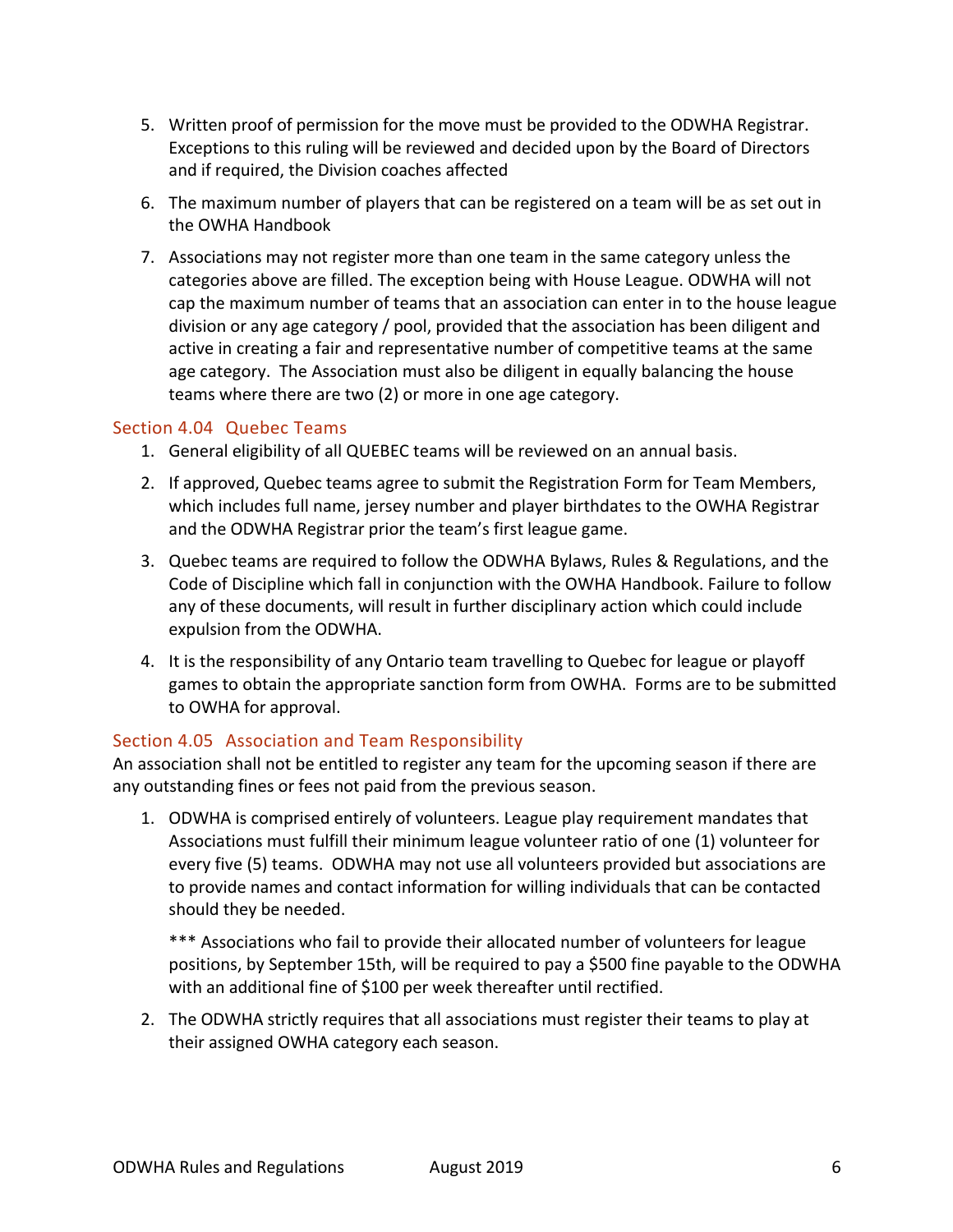- 3. At the President's Council Meeting (PC) following the Annual General Meeting, the ODWHA will announce the league deadline for the categorization of each registered team for the upcoming season (League Team Registration (LTR) Deadline Date).
- 4. Teams will be required to play in the category which they have registered and been assigned by the OWHA as of the LTR Deadline Date. No re-alignment will take place after the LTR Deadline Date for regular season play, regardless of whether OWHA recategorization has taken place
- 5. Exceptions to this rule will only be made by the ODWHA Board of Directors. An association must notify the ODWHA as soon as possible of any change in a team's OWHA-assigned category. If at any time, a team is re-categorized by the OWHA, their eligibility for ODWHA playoffs will be reviewed by the ODWHA Board provided the team files a Consideration for Playoff Eligibility Request Form.
- 6. If the ODWHA does not offer the OWHA-assigned category for a given Division and a team determines to play at the Category above that assigned Category, if a team is subsequently re-categorized up to the higher Category, then the team is eligible to participate in the playoffs if it finishes in the number of required teams eligible for the playoffs determined by the ODWHA Board of Directors and no ODWHA Board of Directors review or Consideration for Playoff Eligibility Request Form is required. If a team is re-categorized down at any point in time by the OWHA they will still be eligible for ODWHA playoffs at the category in which they began the regular season. Any fee associated with the cost of schedule realignment will be transferred to the Association. Associations will also be responsible to pay a levy as determined by the Board of Directors.
- 7. If a team is re-aligned up at any point in time by the ODWHA, whether it be at the team's request or as a result of movement directed by the ODWHA Board of Directors, their eligibility for ODWHA playoffs will be reviewed by the ODWHA Board of Directors provided the team files a Consideration for Playoff Eligibility Request Form. If a team is re-aligned down at any point in time by the ODWHA they will still be eligible for the ODWHA playoffs in the Category at which they began the regular season.
- 8. The final decision on movement (re-alignment) of team's rests with the ODWHA Board of Directors. Movement of teams may occur at any time during the regular hockey season, or prior to the playoff season. Teams that are moved (re-aligned) will not carry forward any points, goals for, etc. from their original division.

**Note:** Team re-alignment is not an appealable decision.

9. Associations found to have violated Article 3 with any team will have play suspended until the teams have been re-balanced.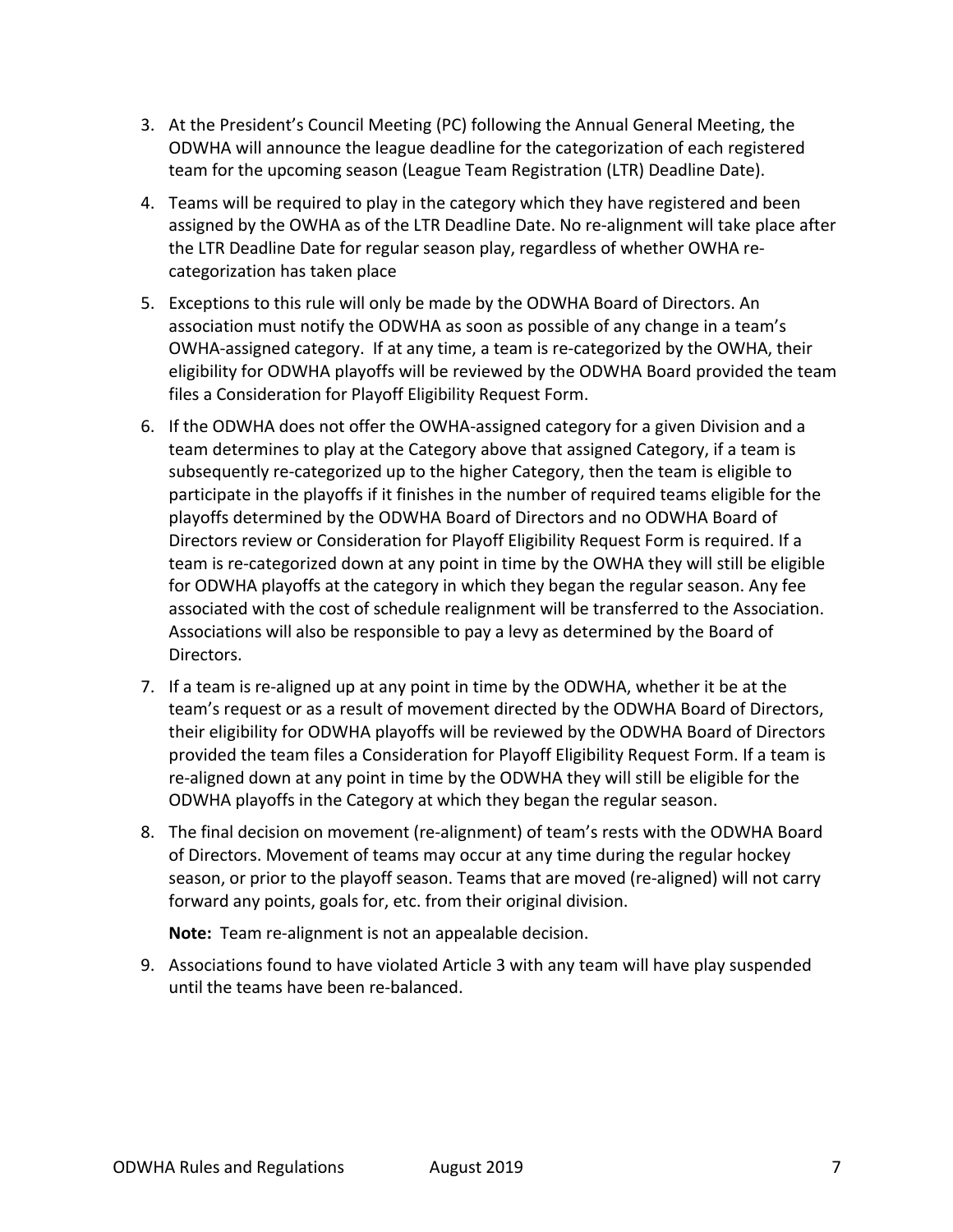- 10. Registration fees must be received prior to a team's first league game. Association's must provide a cheque or money order payable to the League to cover the registration fees for the forthcoming season. This must be received by the ODWHA Treasurer. Failure to have this deems a team not registered and will result in a \$100 fine to the association with possible forfeiture and or team suspension until rectified.
- 11. It is recommended that all divisions play a minimum of two (2) exhibition games against two (2) different teams at their own category or higher, within the league, in order to place their team in the most appropriate category for play within the league.
- 12. Each team is responsible for ensuring that the ODWHA has accurate contact information for all Team Staff and this must be done no less than 7 days prior to start of divisional play. Failure to have this information submitted to the ODWHA 7 days prior to start of divisional play may result in a forfeiture if game play has taken place, a \$50 fine which could result in subsequent fines (i.e. \$25 each week thereafter) or all of the above.
- 13. Any regular season and playoff games played in Quebec shall be played under the ODWHA playing rules inclusive of specific requirements of OWHA.
- 14. Each team must enter online game sheet data, and retain and submit game sheets, in accordance with Article 5.
- 15. Game Supervision at the request of a team/association Any request for a members(s) of the ODWHA to attend a game or series of games must be submitted by the Association President or his/her representative.
- 16. If an Association President requests that the ODWHA be present at a league game (or series of games), there will be a charge of \$50 per game. Additional mileage charges will also apply.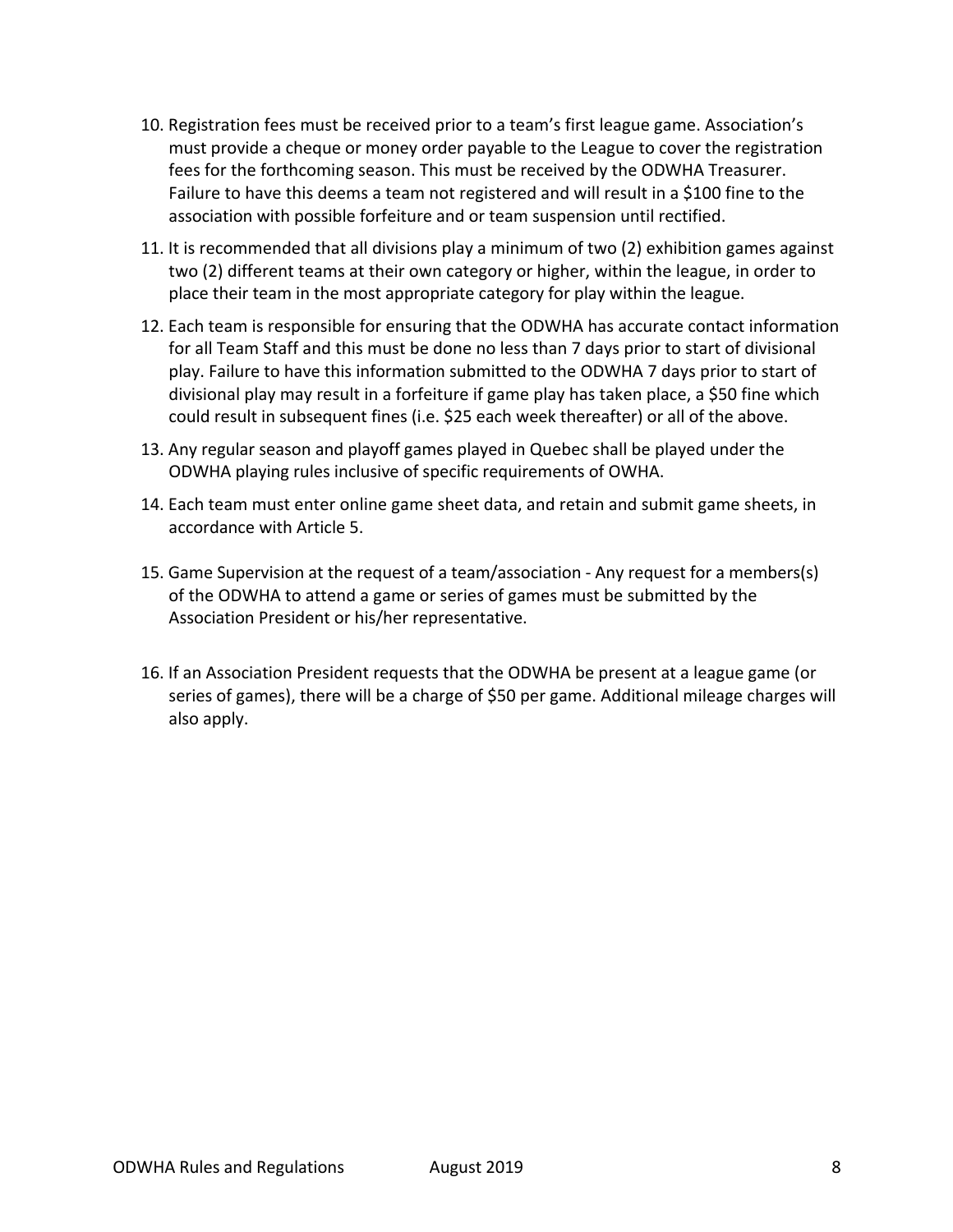#### Section 4.06 Player Movement

#### (a) Use of Pick-Up Players in League Games

Player movement from one level to a higher level is allowed under the following conditions:

- 1. Unless otherwise approved by the ODWHA Board, upward movement of players may only occur within teams falling under the Ottawa District Women's Hockey Association.
- 2. No individual player used as a pick-up player for ODWHA league play is allowed to play at a higher level more than ten (10) ODWHA league games during regular and playoff season. No approval will be given for any player to exceed the ten (10) game maximum and should any player within ODWHA play more than ten (10) games a higher level, they shall become ineligible for further play with their original team. Non-ODWHA players will be held to a five (5) game maximum for pick-up purposes. Any player within ODWHA teams who plays more than ten (10) games at a higher level shall become ineligible for further play with her original team. The player's future status will be determined by the ODWHA Board of Directors. Any non-ODWHA player intended to be used as a pick-up player, must submit to the ODWHA Registrar, through their association registrar, the OWHA roster for that player, no less than 24 hours prior to the game. Any player from another team outside of the ODWHA who is used as a pick-up player more than five (5) times will be deemed an illegal player by the league and further disciplinary action will be taken against the offending coach as per OWHA suspensions
- 3. A team may use any eligible player to a maximum of three (3) per game but shall not to exceed the number of players currently rostered with their team. Pick-Up players are not permitted for suspended players. Each player must be listed with **PU** for Pick-Up Player beside her name on the game sheet. Failure to mark **PU** (Pick-Up Player) on a game sheet beside any pick-up player will result in the offending team being fined \$10 for the first offence and \$25 for each offence thereafter. Each player is considered an "offence" to this rule and applicable fines will be given for each player not indicated as **PU**.
- 4. Lateral movement of competitive goalies may only occur if;
	- a.A goalie from a lower level is not available, the ODWHA Registrar must approve the use of a goalie from the same level to replace an injured or ill goalie upon provision of a medical certificate or
	- b.In extenuating circumstances upon Board of Directors approval exceptions may be permitted.
	- c. A goalie from the same level may not play for the same team more than three (3) times.
- 5. Exceptions to this rule are as follows:
	- a. In the event that a goalie has been released from a team (removed from a roster) with no replacement added, a team may exceed their roster and add a back-up/call up goalie to the game sheet with the appropriate paperwork. The paperwork would be the pick-up form which would need to be properly completed. The back-up/pick-up can sit on the bench and only gets added to the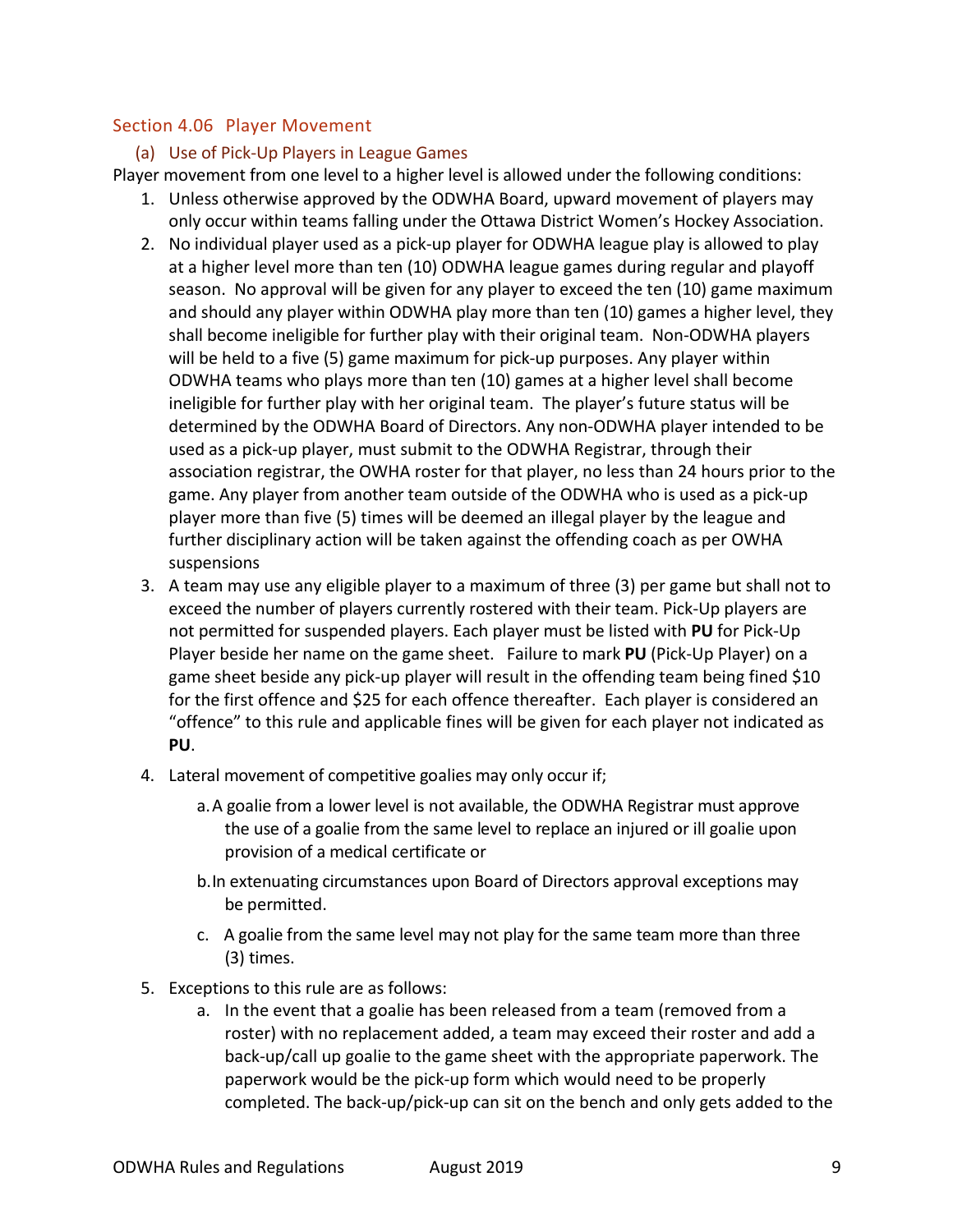game sheet if the regular goalie gets injured during the game. The back-up would have to sign the game sheet at the time of entry into the game and provide the applicable pick-up form. Prior approval from ODWHA Registrar is required and it would be at the discretion of ODWHA Board of Directors to give a blanket approval.

- 6. Lateral movement of goalies is permitted in house league games.
- 7. Teams are not permitted to pick-up from Fundamentals/Initiation. Teams failing to comply with this will be subject to disciplinary action set forth by OWHA and or ODWHA, which could include:
	- a. Game forfeiture,
	- b. Coach suspension,
	- c. Fines determined by the ODWHA Board of Directors.
- 8. An OWHA Player Pickup Form is required for any pick-up players used for ODWHA league play.
- 9. A Pick-Up Player is defined as EITHER:
	- a. A younger Division and the same Category or lower;
	- b. The same Division and lower Category

Examples:

- i. Bantam A team can call from Peewee A team
- ii. Bantam A team can call from Peewee BB team
- iii. Bantam A team can call from Bantam BB team
- iv. Bantam A team can NOT call from Peewee AA team

#### (b) Use of Pick-Up Players in Playoffs

- 1. Upward movement of players during playoffs, can only occur if any of the following conditions are met and officially accepted (24 hours in advance of the game to be played) by the ODWHA Registrar:
	- a. To replace an injured or an ill player who will provide a medical certificate indicating she cannot play in a particular game
	- b. To replace a goalie due to extenuating circumstances who will not be able to play
	- c. In the event that a goalie has been released from a team (removed from a roster) with no replacement added, a team may exceed their roster and add a back-up/call-up goalie to the game sheet with the appropriate paperwork. The paperwork would be the call up form which would need to be properly completed. The back-up/call-up can sit on the bench and only gets added to the game sheet if the regular goalie gets injured during the game. The backup would have to sign the game sheet at the time of entry into the game and provide the applicable call up form. Prior approval from ODWHA Registrar is required and it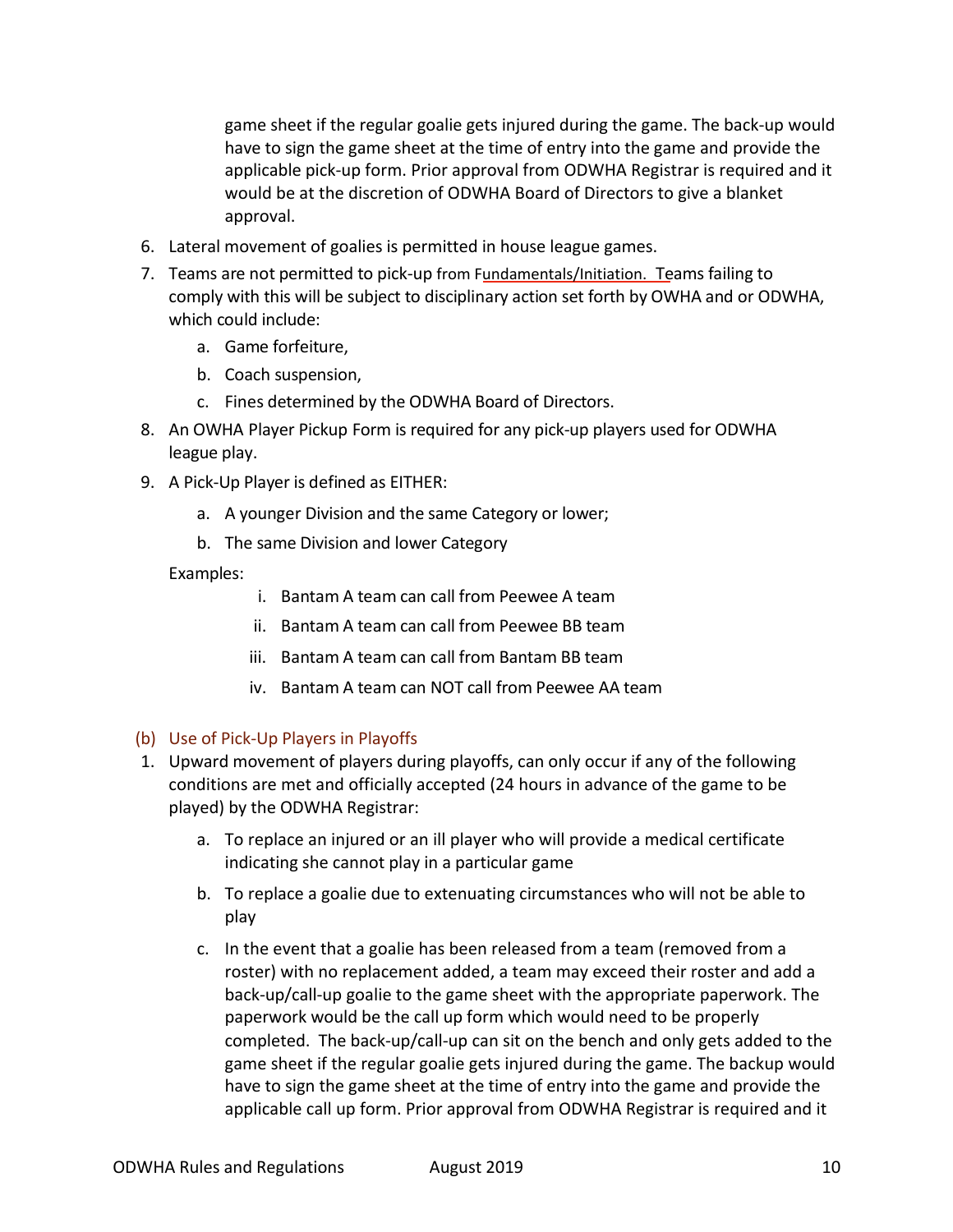would be at the discretion of ODWHA Board of Directors to give a blanket approval.

**Note:** The above permitted situations do not permit a team to simply add an additional player to the roster. Upon the return of the injured player to the team, the replacement player would no longer be eligible since situation (a) would no longer exist. The second situation only applies if there is one (1) goalie registered on the team or where there are two (2) registered goalies and both will be absent. The 24-hour notice period can be waived by the ODWHA Registrar, depending on the circumstances.

#### (c) Procedure for Use of Pick-Up Players

In all cases of intended use of pick-up players, the following procedure will apply:

- 1. The requesting coach will first approach the applicable team' coach for permission to approach the select player.
- 2. Permission being granted, the player in question will be contacted by her team coach or with permission from her coach, by the requesting coach to confirm her willingness to play, with the advice that her team coach has approved her to participate.
- 3. If the player is willing, a Pick-Up Consent Form will be completed by the pick-up players coach and must be given to the requesting coach/manager prior to the game.
- 4. The game sheet completed for the game in which the pick-up player plays, will have the initials PU for pick-up player, placed beside the pick-up players name as a record for the League and subsequent protests or inquires by the ODWHA or OWHA. The Pick-Up Consent Form must also accompany the white copy of the game sheet.
- 5. Any team found to have violated the Pick-Up players rule by virtue of not having complied with any of the requirements or limits specified in Section 4.06 (a) 1-9 will forfeit the game which the violation(s) was found to have occurred and by a score that is in accordance with the Forfeiture Policy listed in the OWHA Handbook. Teams violating Section 4.06, as above, will be considered by the ODWHA to have used an ineligible or illegal player and the violation will be reported to the OWHA as a suspendable offence.

## Article 5. SCHEDULING

- 1. The ODWHA will inform Association Presidents of the date of the Scheduling Meeting(s) by August 15th of each year.
- 2. Scheduling will provide flexibility to accommodate OWHA provincial playdowns and championships. Each team must undertake to have sufficient ice time to meet both regular season and playoff requirements by the dates set annually.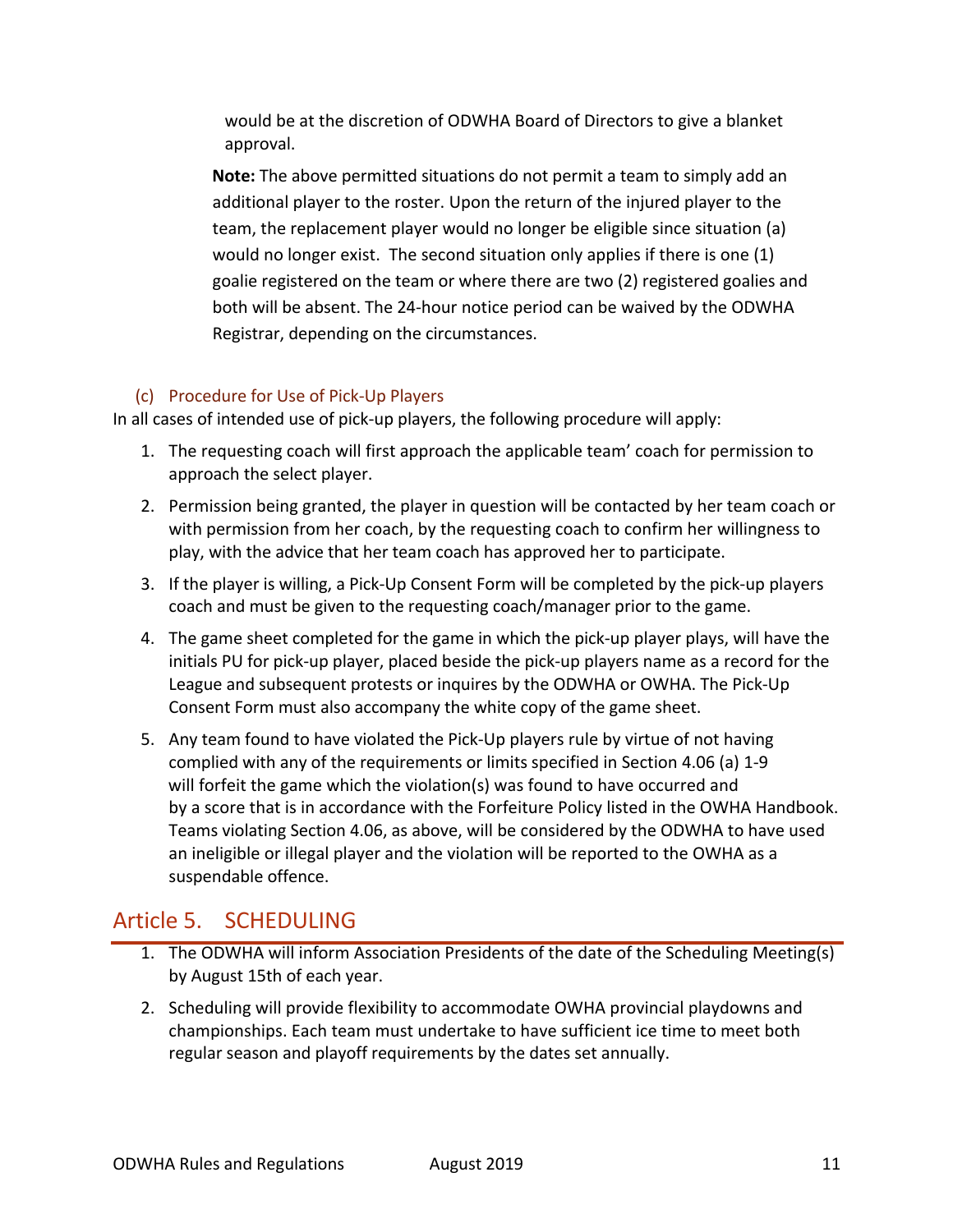- 3. Ice Schedulers are required to provide teams and the ODWHA with the necessary ice that is required on or before the dates specified annually. Association Ice Schedulers (or their delegate whom has full access to all the association ice) shall be present at all Scheduling Meetings. Failure to have a representative present at the meeting(s) with full access to the associations ice may result in the association being fined an automatic \$250 plus \$100 per team in the association. This will be due before the season starts.
- 4. Any team failing to attend the Scheduling Meeting will result in the team not being eligible to play in the League.
- 5. Following the Scheduling Meeting, a team shall have 48 hours within which to enter its home schedule into the on-line gaming system. Failure to enter the entire home schedule within 48 hours will result in a \$200 fine unless the issue is directly related to the gaming system for which teams are required to contact the ODWHA League Director immediately.
- 6. Each team will be allowed to request a maximum of one (1) game reschedule during the season (which includes playoffs). Any more than one (1) request to reschedule will subject the team to a \$100 fee per game (excluding inclement weather and loss of ice). This reschedule request must be received no later than November 30th of the current season. Requests after this date will be reviewed but may not be approved. All reschedules must be approved by the respective Division Coordinator and or the ODWHA League Director.
- 7. All changes to game times, dates or locations of games must be reported to the ODWHA at least seventy-two (72) hours before the actual game time so the online system may be properly updated, and referees informed. Failure to do so will result in the Home team association being fined \$50.
- 8. ALL games MUST be scheduled before leaving the Scheduling Meeting. Games are not allowed to be scheduled beyond the completion date for the regular season.

#### Section 5.01 Scheduling Meeting for Regular Season

- 1. Two (2) team representatives with assistance from the association Ice Schedulers will schedule all required games at the Scheduling meeting. Any team with more than two (2) representatives per team will result in individuals being instructed to leave the meeting. Games will be scheduled to reflect a balanced schedule determined annually by the Board of Directors.
- 2. Any changes throughout the season will be handled by the team representative and the ODWHA League Director. It will be each team's responsibility to ensure on an ongoing basis, that the dates, locations and times for all games are correct in the schedule posted on the website. The League website will be considered to be the sole source of the official schedules.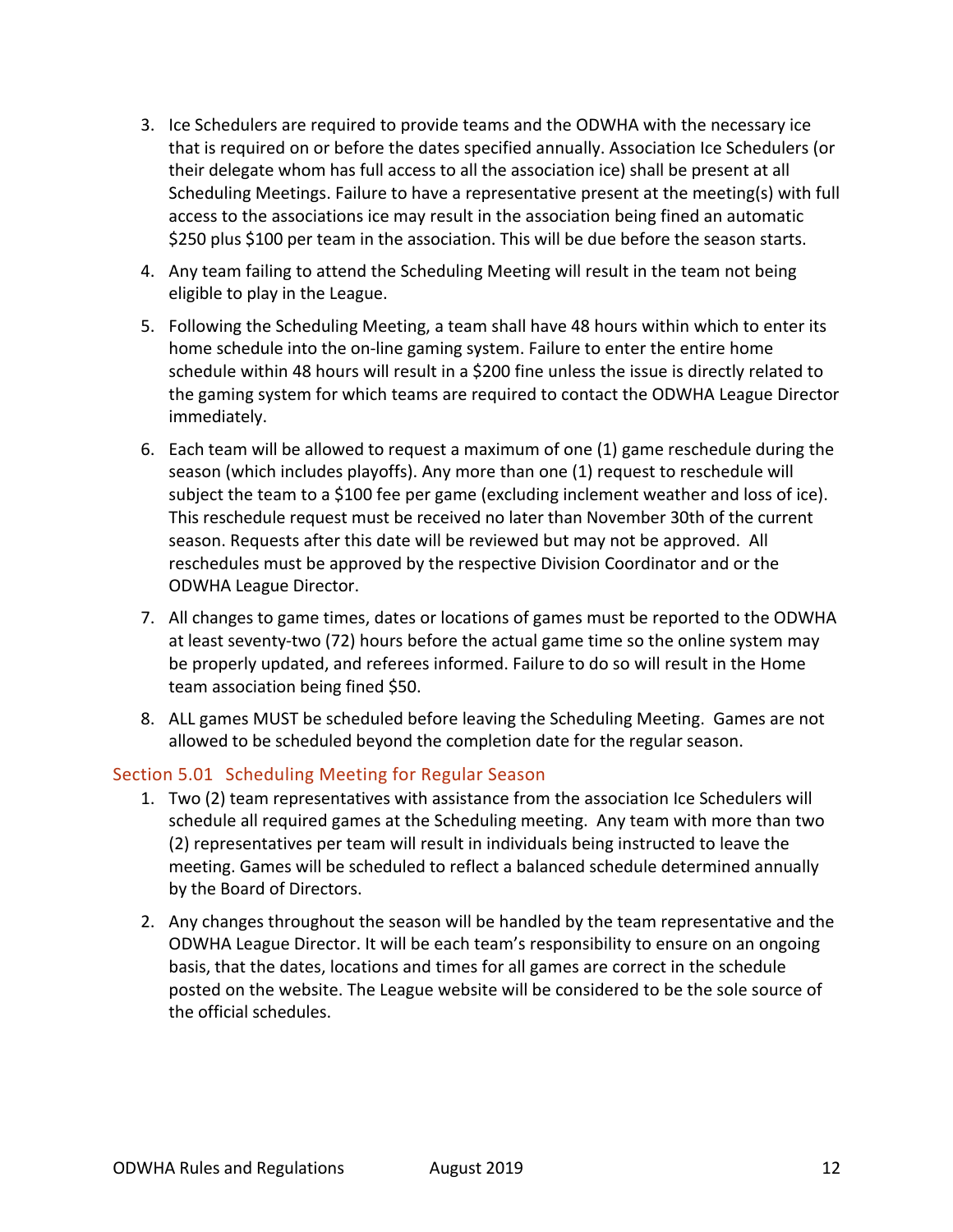## Article 6. GAME INFORMATION

#### Section 6.01 Game Play

- 1. At the beginning of each season the Board of Directors will decide upon the length of time for the periods and penalties; all games will be based on a stop time format.
- 2. Pre-Game warm-up time for all games should be 3 minutes
- 3. The arena clock time may run out before the game clock does. Remaining time should be noted on the game sheet. No adjustments are to be made to the game clock for period duration.
- 4. No time outs are allowed in regular season games or in playoffs.
- 5. The number of regular season games will be standardized at 20 or less for all Divisions and Categories.

| <b>Division</b> | <b>Earliest Start Time</b>              | <b>Latest Start Time</b> |
|-----------------|-----------------------------------------|--------------------------|
| <b>Novice</b>   |                                         | $7:00 \text{ pm}$        |
| Atom            | 6:30 pm weeknights*<br>8:00 am weekends | $7:00$ pm                |
| Peewee          |                                         | $8:00$ pm                |
| <b>Bantam</b>   |                                         | $9:00$ pm                |
| Midget          |                                         | $9:30$ pm                |
| Intermediate    |                                         | $9:30$ pm                |

#### Section 6.02 Game Start and End Times

Figure 1: \*\*\*6:00pm weeknight start times are permitted when two (2) teams are in agreeance and are from the same association or near one another, geographically.

#### Section 6.03 Game Sheets

- 1. The Game Sheet is a LEGAL DOCUMENT for insurance purposes. Any falsification of data may make it invalid for insurance claims. It is important that the game sheets be completed correctly, legibly and accurately and forwarded to the proper person as quickly as possible. Failure to do so may result in a \$25 fine.
- 2. It is the responsibility of the home team to provide a game sheet. The home team should have the game sheet completed including the game number, the two (2) team names and OWHA numbers, the arena, the division and category, curfew time or no curfew and the scheduled time and date. The game sheet is then given to the visiting coach at least fifteen minutes prior to the scheduled game time.
- 3. All house and competitive players and team staff must sign the game sheet for ALL League games.
- 4. All teams must use the OWHA watermarked game sheet label for all League games. Failure to do so will result in a \$25 fine to the offending team association per game payable to the League.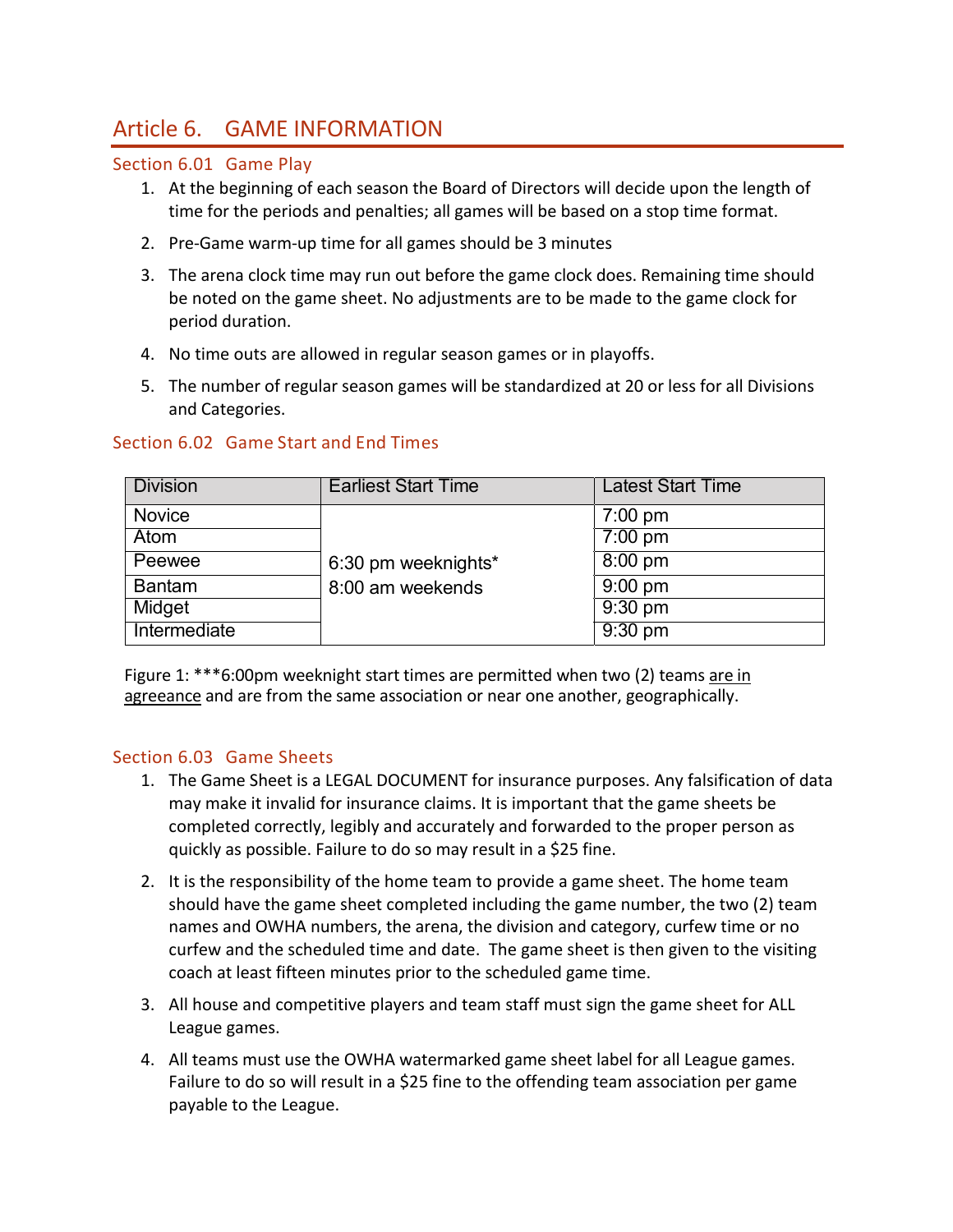ODWHA Rules and Regulations and August 2019 13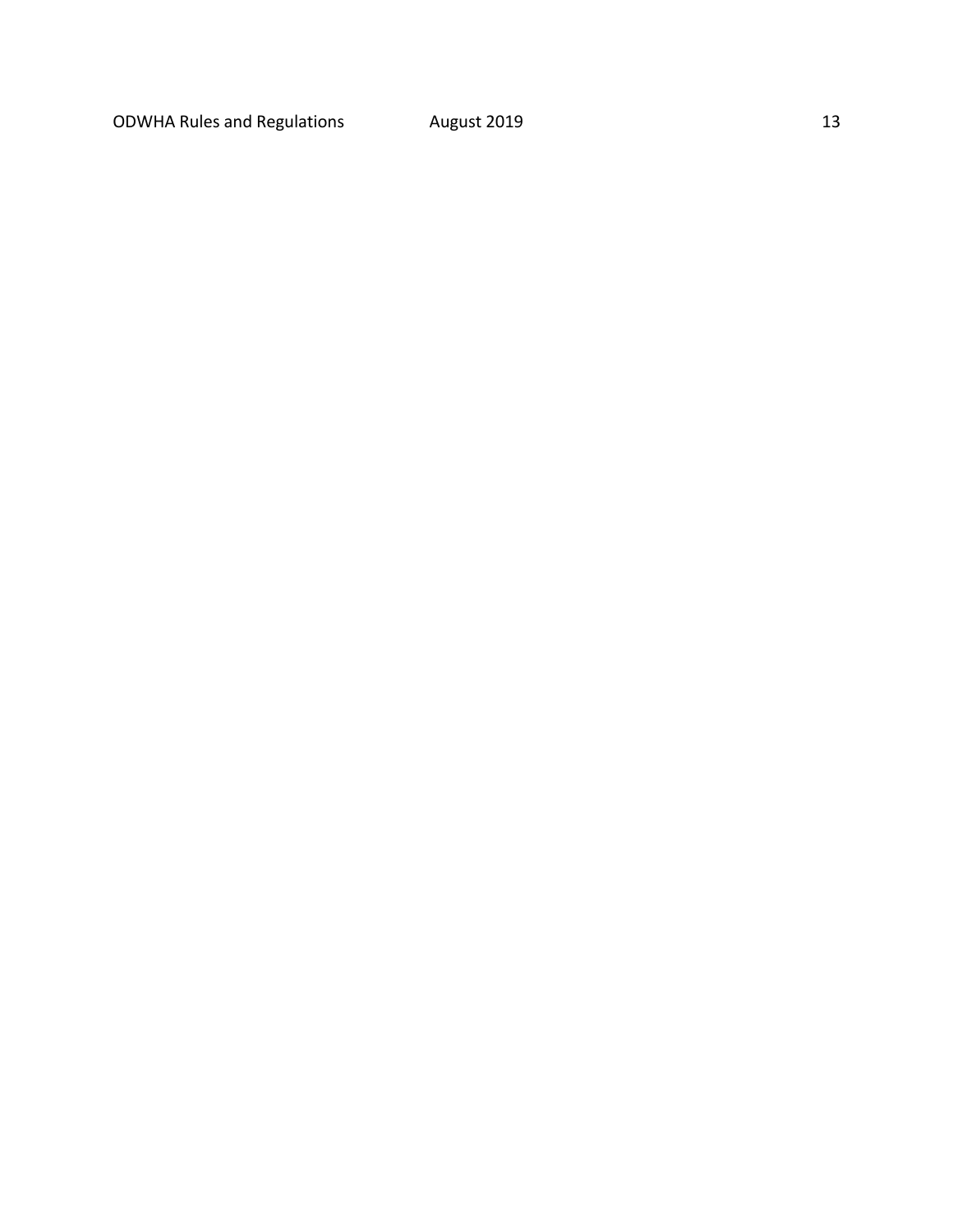- 5. If any players on your team have different jersey numbers for home and away, or if a player is wearing a replacement jersey because hers is lost, misplaced or damaged, then please modify the appropriate numbers. In the event that a player's jersey number does not match the number on the game sheet, then the offending team's association shall be fined \$25. You DO NOT have to name your starting line-up. With the exception of goalie, player positions are not necessary.
- 6. Failure to complete a game sheet correctly, which also includes applicable penalty information, will result in the home team's association receiving a \$25 fine for each occurrence.
- 7. If a game sheet is signed by an ineligible player, who does not play, then the offending team shall be fined \$100.

#### Section 6.04 Notification of Game Results

- 1. It is the responsibility of the HOME team to enter ALL game sheet data online within two days (48 hours) of the time of the game for regular season games, and within 1 day (24 hours) for playoff games. Data for both teams, including all codes, numbers and times must be entered. Failure to do so in the regular season may result in a fine, determined by the Board of Directors per day to the offending Association until the game sheet data is entered. A fine \$50 for every 24 hours after game completion will be assessed to the offending Association failing to report online within the twenty-four (24) hour deadline in the playoffs. It is the responsibility of the visiting team to confirm the stats as inputted by the home team and work with them in correcting any discrepancies.
- 2. The Home team is also responsible for emailing a copy of the game sheet to the Division Coordinator within 48 hours of game play. Failure to do so could result in a \$25 fine.
- 3. The Discipline Director or designate will notify Presidents when their team will be fined.
- 4. It is the responsibility of the HOME team to retain all League game sheets. Game sheets must be held until July 31st of the season in which the game was played.

**NOTE:** It is important to note that in certain situations, the OWHA requires the on-ice game official to take the white copy of the game sheet. In this case a copy of the yellow game sheet will be accepted. Please refer to the Code of Discipline.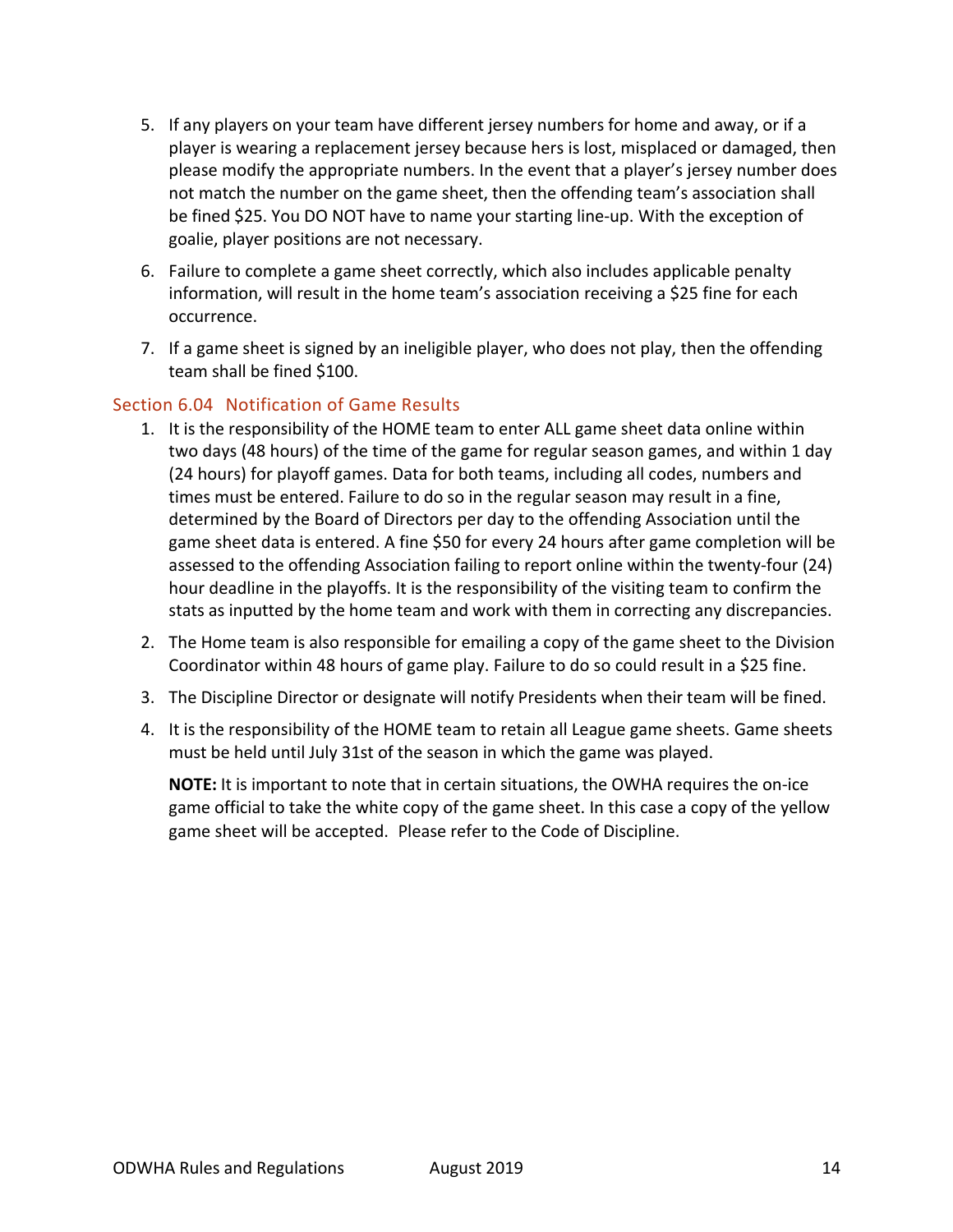#### Section 6.05 Tie-Breakers

If teams are tied at the end of the Regular Season or in Playoffs the criteria below will be followed:

- **1. Regular Season -** If teams are tied the following criteria will be followed:
	- a. Most wins against all opponents
	- b. Record against other tied team. (Disregard if more than two teams tied)
	- c. Goals for divided by (Goals For + Goals Against)
	- d. Fewest goals allowed in against all opponents
	- e. Fewest penalty minutes accumulated against all opponents
	- f. Flip of coin by a neutral party agreed to by the League Convenor

**Note**: In case of more than two teams, tie-breakers will follow the numerical order until all ties are broken.

- 2. **Playoffs** If teams are tied the following criteria will be followed:
	- a. Most wins against all opponents
	- b. Record against other tied team. (Disregard if more than two teams tied)
	- c. Goals for divided by (Goals For + Goals Against)
	- d. Fewest goals allowed in against all opponents
	- e. Fewest penalty minutes accumulated against all opponents
	- f. Flip of coin by a neutral party agreed to by the League Convenor

**Note:** In case of more than two teams, tie-breakers will follow the numerical order until all ties are broken.

#### Section 6.06 Cancellation and Rescheduling Rules

- 1. Teams are permitted to reschedule a maximum of one (1) game without fines being assessed (unless referees have already been assigned) as long as all game guidelines are followed i.e. times, venues and the game is more than seven (7) days in the future. All reschedule requests must be in before November 30th of the current season. **Note**: This does not include inclement weather/ loss of ice or a public health notice i.e. H1N1.
- 2. If officials have already been assigned to a game at the time the rescheduling request has been made, the rescheduling team is responsible for the \$10 reassigning fee.
- 3. Cancellation of a regular season, or playoff game by a team may be done without a cancellation penalty up to one week (7 days) prior to the day a game is scheduled. Any cancelled game must be rescheduled as provided below. This does include the one (1) game reschedule.
- 4. Games cancelled must be rescheduled for a future date within seven (7) days of game cancellation. Any team that does not reschedule within the seven (7) day period shall be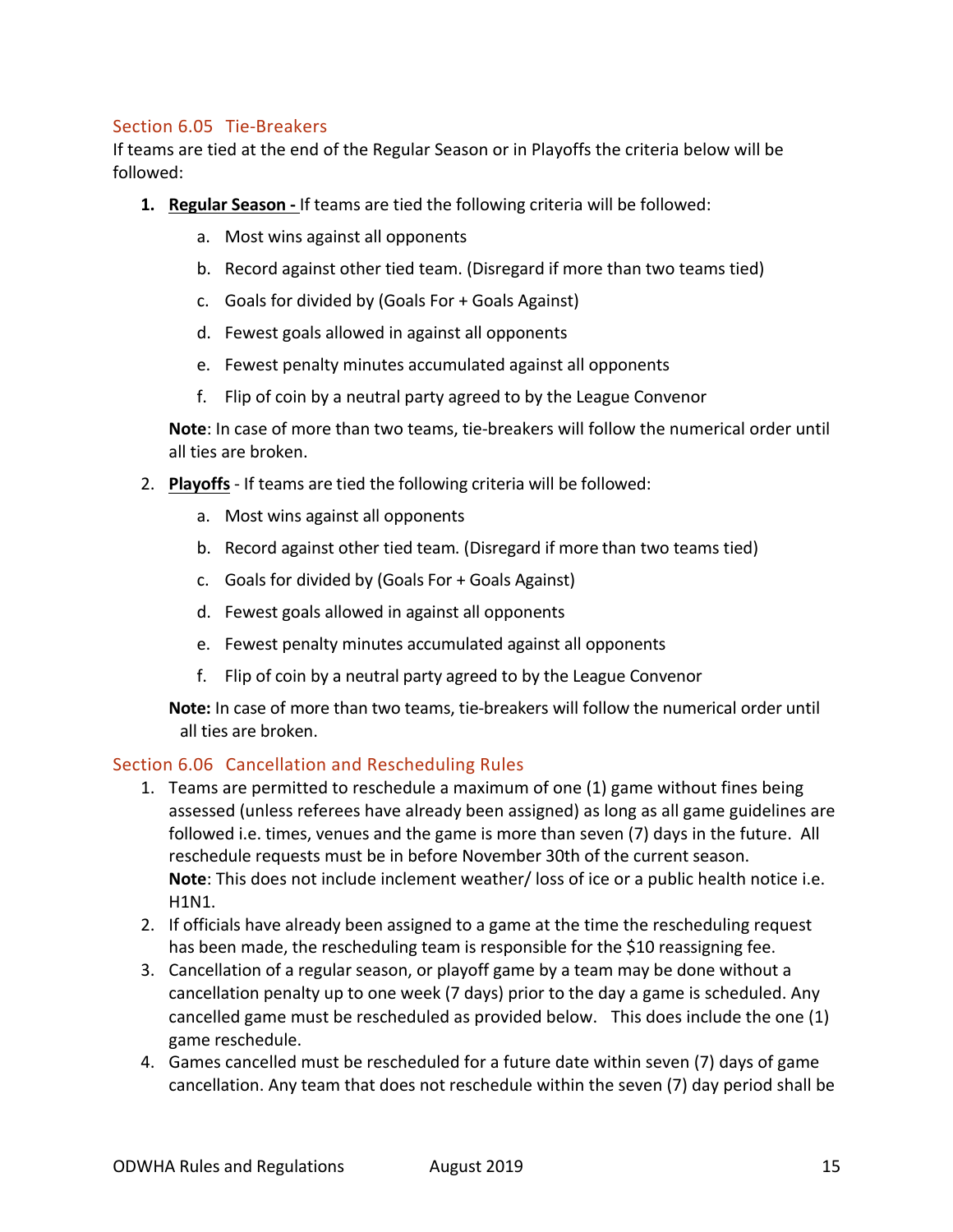assessed a \$50 fine payable to the League. A rescheduled game is not considered to be locked into the schedule until the Division Coordinator has been notified.

- 5. An additional \$500.00 fine, payable to the League, to any team who fails to show for a scheduled League game without just cause; cancels a scheduled League game within twenty-four (24) hours of its playing time without just cause; or refuses to reschedule a cancelled game. In addition, the Board shall have the right to suspend all or any member of the team staff of the offending team for up to one (1) year and to refuse the admission of teams from the offending association for the next season. Any costs of Officials for a game cancelled under these circumstances are the responsibility of the offending team.
- 6. A team that withdraws from the League shall be deemed to have cancelled all of its remaining scheduled games.
- 7. If a game must be cancelled because one or both teams cannot travel due to inclement weather or as a result of a public health notice (e.g. H1N1, loss of ice, power failure), the following policy is in effect:
	- a. The team cancelling the game must DIRECTLY contact by PHONE and speak to a designated team representative before this game is officially considered cancelled. **Note**: E-mail and voice messages will not be considered as proper notification
	- b. Within four (4) hours of game time, both Teams must notify the Division Coordinator, ODWHA League Director, and the Referee Assignor, via email, that the game has been cancelled.
	- c. The cancelled game is to be rescheduled for a future date within seven (7) days.
	- d. To be eligible for playoffs and any League awards (i.e. division champion medals), teams must play all their regular season games.
	- e. Games cancelled because of bad weather conditions or as a result of a public health notice (e.g. H1N1) are not included in the one (1) allowed change under Section 6.
	- f. If a second (2nd) game must be rescheduled the request must be made to the League Director for consideration. Fees will apply.

#### Section 6.07 Body Checking

All Divisions will play with NO body checking.

#### Section 6.08 Throat Protectors

- 1. All players are required to wear BNQ certified throat protectors. Referees will not allow any player not wearing one to play in the game. No delay of game will be tolerated while attempting to obtain a proper throat protector.
- 2. While on the ice all players and goal keepers, are required to wear CSA approved facial protectors and a BNQ approved throat protector.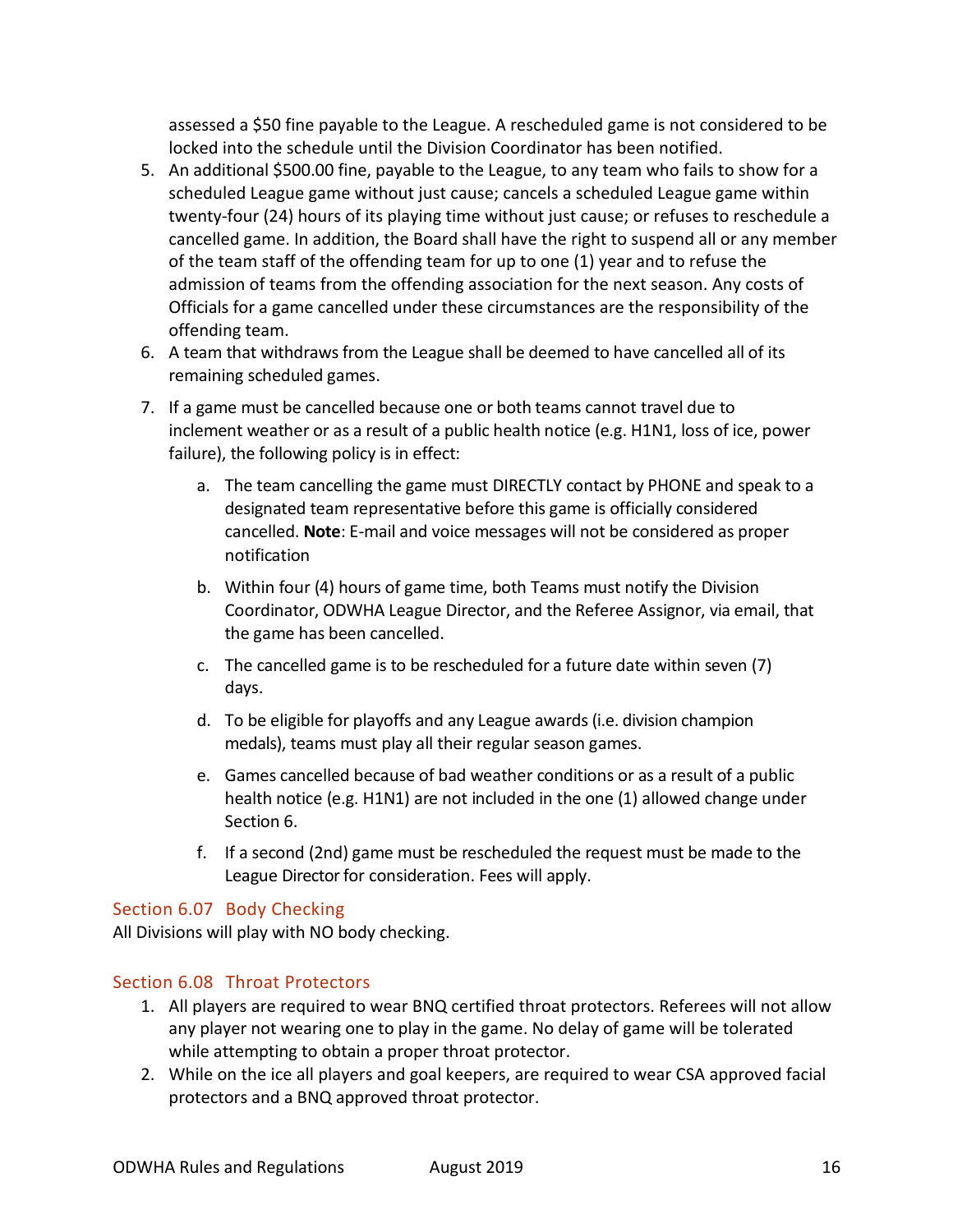## Article 7. ON-ICE OFFICIALS

- 1. All on-ice officials must be OWHA or QUEBEC Hockey registered. All on-ice officials MUST indicate certification number on game sheet.
- 2. In Bantam AA, Bantam A, Midget AA, Midget A, Midget BB, Intermediate A, a three onice official system is mandatory. This system will be imposed upon any other Division and Category in which discipline problems are becoming a trend at any time throughout the season. In all other Divisions and Categories, a two on-ice official system is mandatory.
- 3. The home team will be responsible for providing a Score keeper and a Timekeeper.
- 4. It is the responsibility of the Home team to check that there are officials present in the Referees room 20 minutes prior to your game starting time. If there are no officials in the dressing room, check to see if there is a female game presently being played on the ice and check to see if the officials are staying for your game. If no officials are present and the officials on the ice are not staying, then an immediate call to the Referee Assignor at the appropriate contact number (provided at the beginning of each season) needs to be done to advise the assignor of the situation. After contacting the Assignor, await their instructions on how this will be handled.
- 5. If the Referee Assignor indicates that alternate officials are available and can be assigned immediately, the game will proceed as scheduled.
- 6. In the case of one official being present (and a two-man system is being used), the game will be started with, and perhaps played entirely with, one official if the official is willing. A second official may join in once dressed.
- 7. In the case of one official being present (and a three-man system is being used), the game may not be played with only 1 official. The official will indicate whether other officials are being sent by the assignor. The game will be played if a second official arrives A third may join in once dressed.
- 8. If during the course of the game, all the present officials become unable to complete their assigned duties for the game and two periods are complete then the game will be considered complete and the results will be reported as a complete game.
- 9. If during the course of the game, the game cannot be completed as the result of bench staff or spectators being ejected from the game, the referee will indicate on the game sheet the circumstances surrounding the ejection. The ODWHA Discipline Committee will determine the consequences of the ejection including whether the offending team will forfeit the game.
- 10. If there are unforeseen circumstances at the Arena that prevents the game from starting (or completing) the results will be reported as per a complete game if two periods are complete.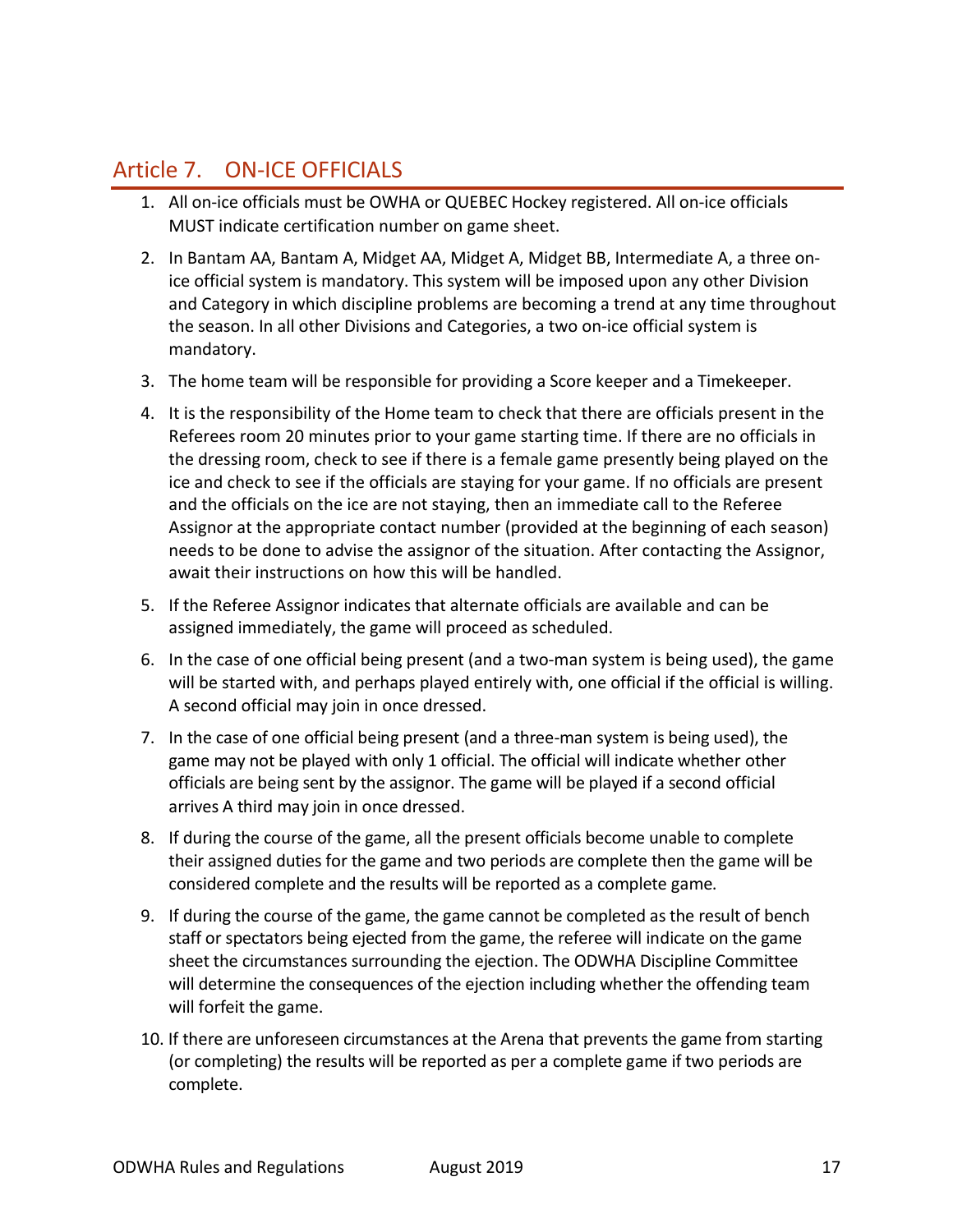- 11. If the game cannot be started or completed, unless otherwise specified above, the two coaches (managers) involved must unanimously decide on one of the following options:
	- a. Game result will be withheld from the standings, showing as a NON-PLAYED game, OR
	- b. Game will be scored as 0-0 tie, awarding each team with one point, OR
- 12. Teams agree to replay the game, with the Home team being responsible for providing the ice time (and cost of said ice) and said game will be played at an agreeable time between the two teams within two weeks of original date or by the last date of the regular season, whichever comes first.
- 13. Whichever way things are handled, the decision that is reached MUST be indicated on the game sheet and acknowledged by both teams via a signature. This same decision needs to be provided to the Division Coordinator (or designated alternate) within 24 hours, either by fax or via email. If the game is going to be rescheduled, it is the responsibility of the Home team to provide the particulars to the Division Coordinator (or designate alternate) so that new officials can be arranged for the new game.
- 14. The Referee Assignor will address instances in which the required number of officials do not complete the game or show up for a game. If only one official is present and permitted to officiate the game (per #6 above), they shall be paid the rate of both officials. The home team is only required to pay for one referee if only one officiates the game. The home team is required to advise their Division Coordinator in the event the game is officiated without the required number of on- ice officials.
- 15. Complaints with respect to officiating i.e.) conduct of referees, attitude, language etc. (not judgment) are to be conveyed by team officials to their Association President. The association president then directs the complaint to the OWHA Referee in Chief.
- 16. Associations within ODWHA will co-ordinate and organize officials via the ODWHA Referee in Chief and or the Referee Assignor or other entity as required.
- 17. All on-ice officials must be at least Level II HCOP currently certified referees. In most cases it is permitted to have one Level I HCOP official paired with a minimum Level II official. In extenuating circumstances, exceptions to the aforementioned guidelines will be permitted subject to ODWHA approval.
	- a. The referee assignor not being able to provide the appropriate level of officials on a single game basis, is not grounds for protest.

## Article 8. SUSPENSIONS

In the event of any suspendable offences, the ODWHA Code of Discipline must be followed in its entirety.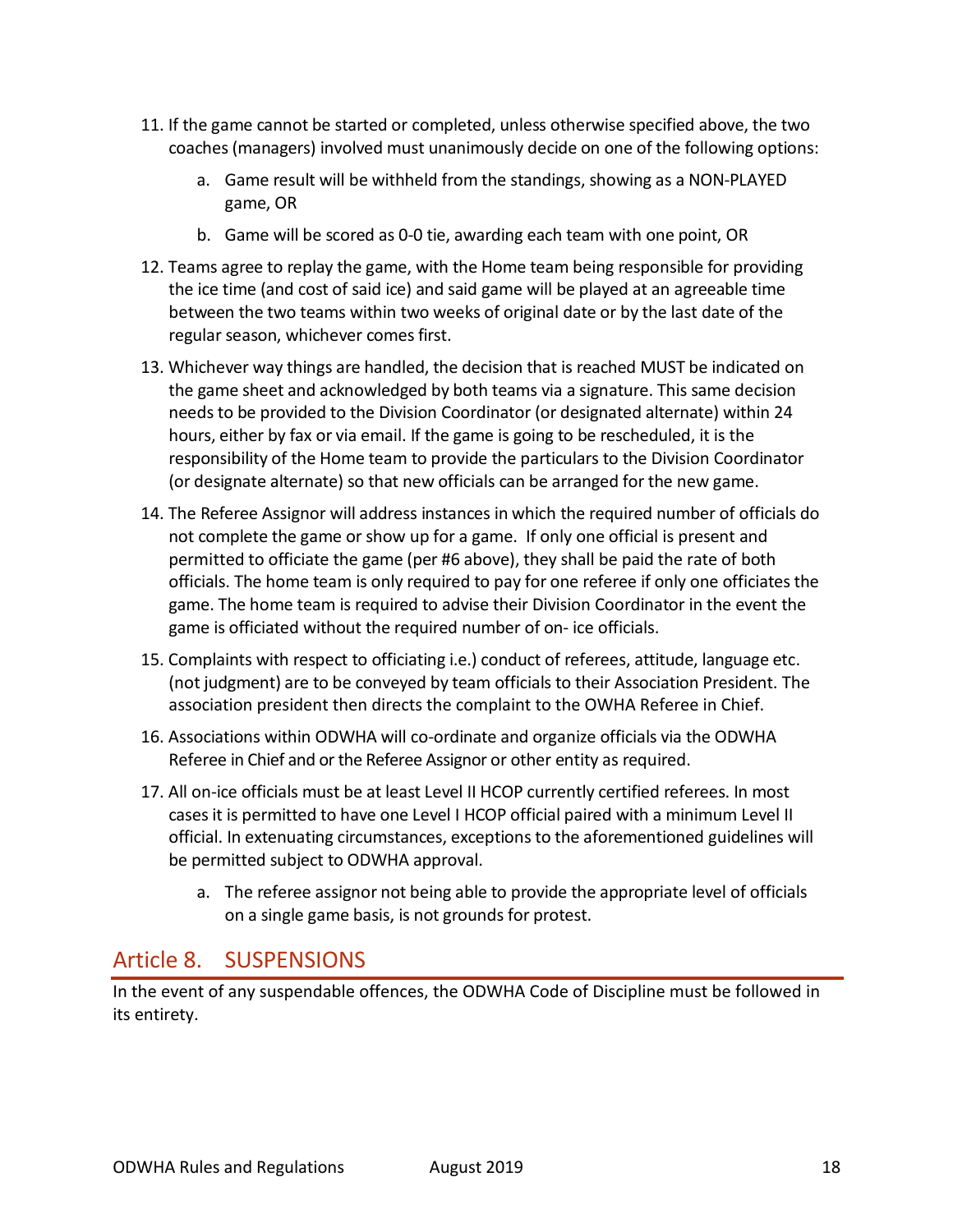# Article 9. LEAGUE GAME PROTESTS

- 1. A team can only protest a game through their association president and only regarding an interpretation or violation of an ODWHA rule – e.g. not adhering to the agreed curfew, or if there is an improperly rostered, non-rostered, ineligible, or suspended player participating. The ODWHA cannot accept protests regarding officiating. All issues regarding on-ice officials must be forwarded to the OWHA office. Poor timekeeping is also exempt from game protest.
- 2. Any player, official or team wishing to make a protest concerning any function under the control of the ODWHA must submit to the ODWHA Communications Director, a written protest through the Member Association President within seventy- two hours of the function under protest. The referee must be advised at the time of the protest occurrence that a protest will be registered with him/her on the game sheet at the conclusion of the game. No protest that deals with a decision of a referee will be accepted. The protest shall be accompanied by a two hundred and fifty-dollar (\$250) fee. Only half of this fee is refundable if the protest is upheld. **Note**: Excludes team placement and realignment which is not an appealable decision.
- 3. A special meeting of the Board of Directors will be held no later than seven (7) days after receiving the written protest and each person concerned must be given at least two (2) days' notice of the meeting in order that they may have the opportunity of being present and voicing their views. If the protest is lodged during the playoffs, the two (2) days' notice of meeting shall be waived and a meeting will immediately be held.
- 4. All protests will be handled by the Board of Directors and their decision will be final and binding on all parties.

## Article 10. PLAYOFF FORMAT

- 1. To be determined by the Board of Directors in February of each playing year. It is the intention of ODWHA to have all the final playoff games held on a Championship Day or Weekend. The date for the Championship Day or Weekend will be established before the beginning of the season in which the games will be played. These dates will be communicated to each member association President, who will be responsible for communication of this information to each of their respective teams.
- 2. Once the Championship schedule has been finalized, no modifications can occur. Any team, that for whatever reason is unable to participate and does not provide notification to the league by the identified deadline, will lose the game by default and face further disciplinary action by the ODWHA.
- 3. When sufficient notification is provided, the team(s) they defeated in the semi-finals will take their place. Where there were no semi-finals, the teams will be determined using the tie breaking rules established for the playoffs.
- 4. The approved playoff format will be communicated by February of each playing year.
- 5. Any ODWHA team in good standing may participate in the playoffs of their Division.